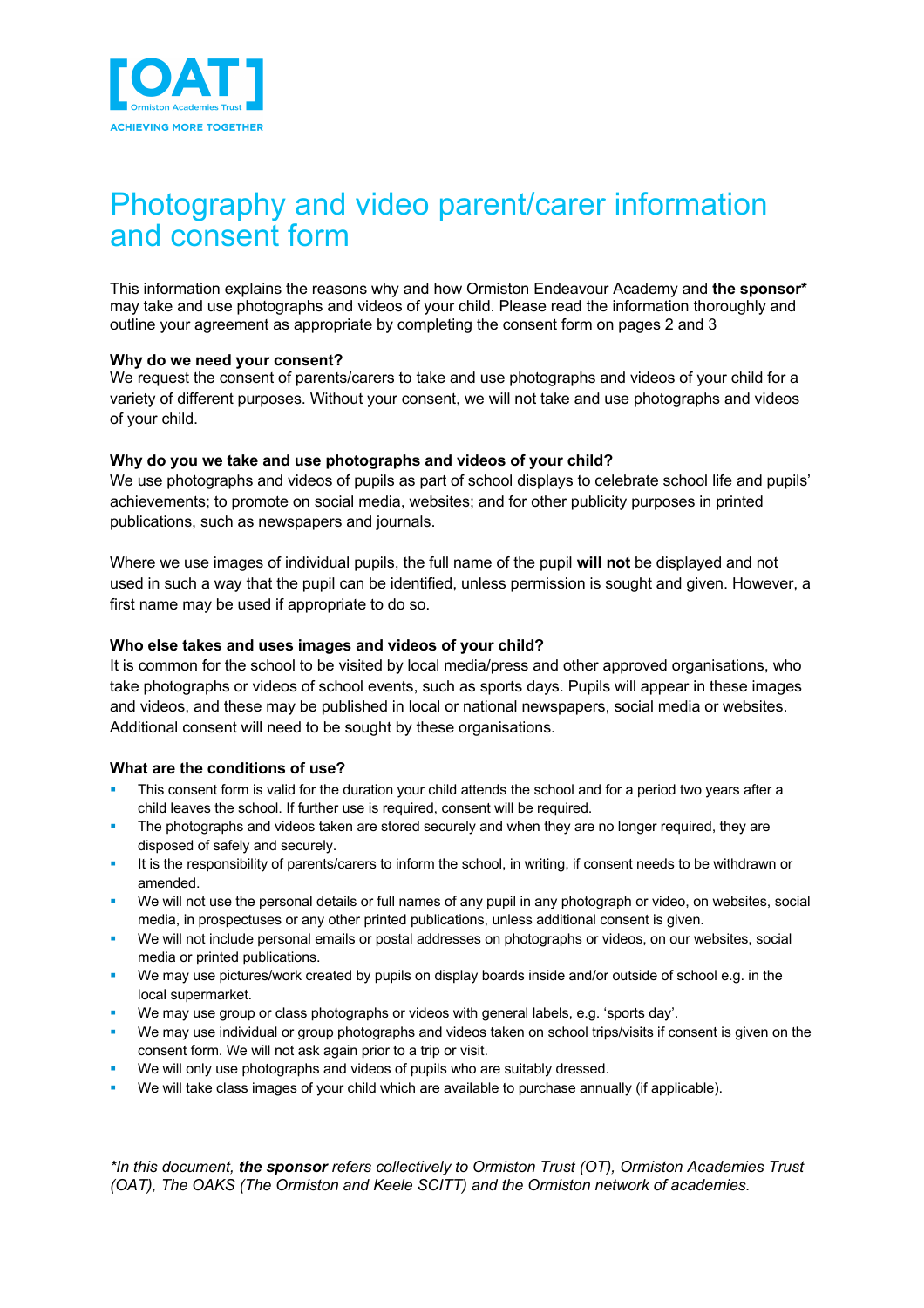

# **Photography and videos parental/carer consent form** *(to be completed by )*

Please read the consent form thoroughly and complete - stating what photography and videos you consent to us taking and publishing of your child.

Please tick either **'Yes'** or **'No'** for each criterion below:

| I provide consent to:                                                                                                                                                                        | <b>Yes</b> | <b>No</b> |
|----------------------------------------------------------------------------------------------------------------------------------------------------------------------------------------------|------------|-----------|
| Taking and using photographs and videos of my child on any managed and<br>maintained school and/or sponsor websites.                                                                         |            |           |
| Taking and using photographs and videos of my child on social media,<br>including, but not limited to, Facebook, Twitter, Instagram, LinkedIn.                                               |            |           |
| Taking and using photographs and videos on <i>internal</i> displays such as<br>posters, screens, noticeboards or otherwise, that can only be seen by<br>approved visitors, staff and pupils. |            |           |
| Taking and using photographs and videos on external displays such as<br>posters, screens, noticeboards or otherwise, that can be seen by members<br>of the public.                           |            |           |
| Taking and using photographs and videos of my child for promotional<br>materials, such as prospectus, brochures, fliers or other materials.                                                  |            |           |
| Taking and using photographs and videos of my child for use in local,<br>regional and national media. This may include newspapers, TV, any<br>respective websites and social media.          |            |           |
| Sharing my child's data with a school-appointed external photography<br>company for official school photography. This includes the following:<br>Name<br>Class<br>Roll number                |            |           |

## **Refreshing your consent**

This form is valid for the duration of time your child is at the school and for a period of two years after they leave. It will only be refreshed where any changes to circumstances occur – this can include, but is not limited to, the following:

- New requirements for consent, e.g. an additional social media account will be used to share pupil photographs and videos.
- § Changes to a pupil's circumstances, e.g. safeguarding requirements mean a pupil's photograph cannot be used.
- Changes to parental consent, e.g. amending the provisions for which consent has been provided.

Where you would like to amend the provisions for which consent has been provided, you must submit your request in writing to the **principal via the school office.** A new form will be supplied to you to amend your consent accordingly and provide a date and signature.

*\*In this document, the sponsor refers collectively to Ormiston Trust (OT), Ormiston Academies Trust (OAT), The OAKS (The Ormiston and Keele SCITT) and the Ormiston network of academies.*